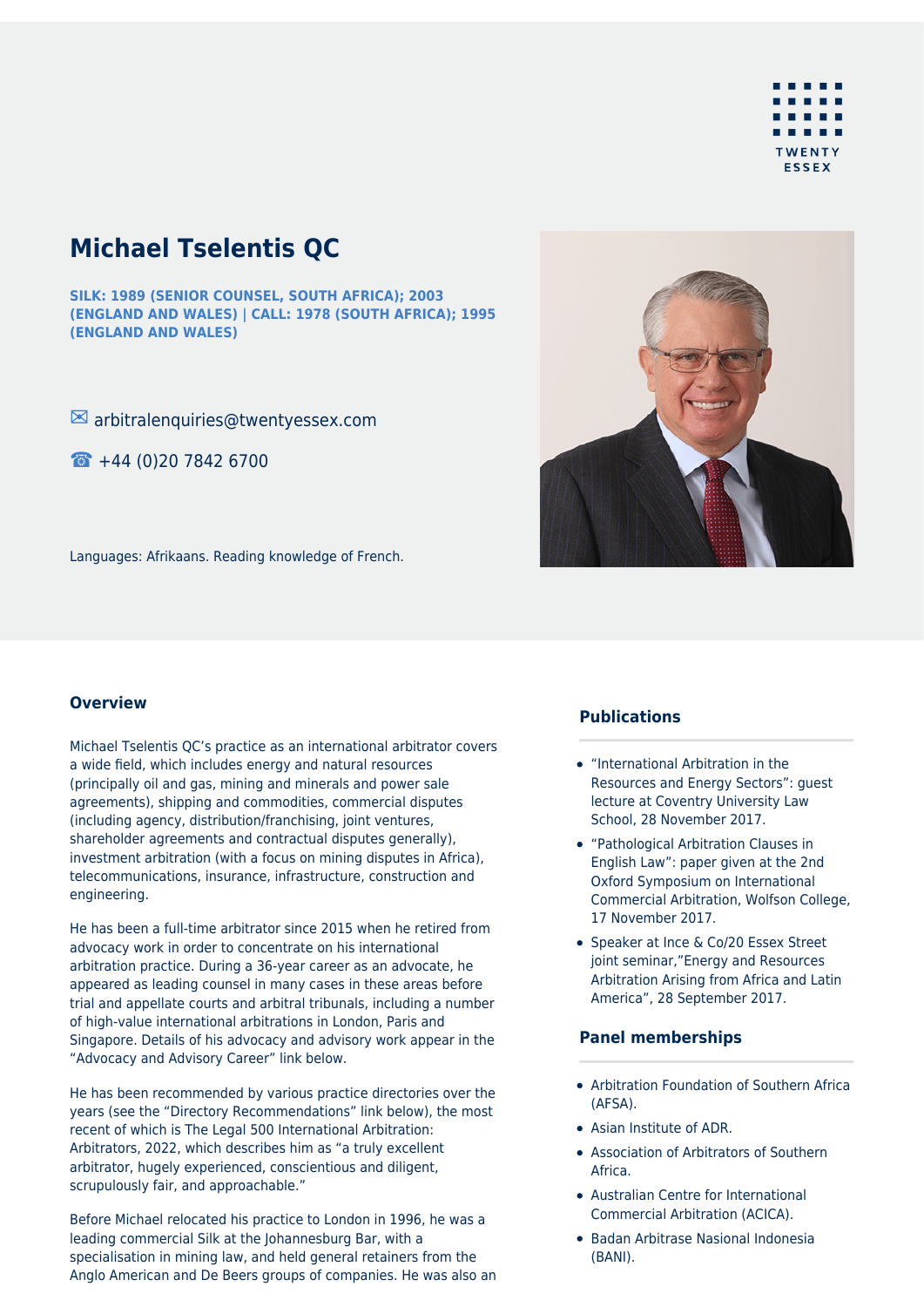acting judge of the Supreme Court of South Africa, and was the Chairman of the Johannesburg Bar in 1993/1994.

Michael has been appointed in approximately 130 references as presiding arbitrator, tribunal member and sole arbitrator, principally (though by no means exclusively) in ICC, LCIA, PCA, SIAC, LMAA, HKIAC and ad hoc arbitrations under the UNCITRAL rules. Much of his arbitration work has an Asian or African focus. Arbitral seats have included London, Paris, Geneva, Singapore, Malaysia, Hong Kong, DIFC, Lagos, Cyprus, Dar Es Salaam, Jakarta, Johannesburg and Mauritius. His appointments have involved a wide variety of governing laws, including the laws of England, France, Spain, Singapore, the Netherlands, Western Australia, Indonesia, Qatar, Abu Dhabi, Saudi Arabia, Kenya, Trinidad and Tobago, South Africa, Swaziland, Lesotho, Angola, Tanzania, Zambia, Nigeria, Malaysia and international law.

His common law expertise is complemented by a wide experience of civil law systems, including South Africa, France, the Netherlands, Thailand, Romania, Finland, Russia, Azerbaijan and Kazakhstan.

For convenience, details of his arbitration appointments, arbitration accreditations, and legal career generally appear in the sections below.

# **Lectures / talks**

- 'International Arbitration in the Resources and Energy Sectors': Coventry University Law School (28 November 2017).
- 'Pathological Arbitration Clauses in English Law': 2nd Oxford Symposium on International Commercial Arbitration, Wolfson College (17 November 2017).

## **Education**

- University of Oxford, Magdalen College: Bachelor of Civil Law, First Class (1975). Rhodes Scholar, 1973.
- University of Cape Town: BA, Distinction (1969); LLB, First Class Honours (1971). UCT Council Scholarships, 1967-1969; Roderick Noble Scholarship; Scheepers Memorial Scholarship; Douallier Prize (Classics).
- BVI International Arbitration Centre (BVI  $IAC$ ).
- Cairo Regional Centre for International Commercial Arbitration (CRCICA).
- Chicago International Dispute Resolution Association (CIDRA).
- China International Economic and Trade Arbitration Commission (CIETAC).
- China Maritime Arbitration Commission (CMAC).
- Chinese European Arbitrators' Centre (CEAC).
- Dubai International Arbitration Centre (DIAC).
- Energy Arbitrators' List of the ICDR.
- Hainan International Arbitration Court (HIAC).
- Hong Kong International Arbitration Centre (HKIAC).
- Pacific International Arbitration Centre (PIAC).
- Singapore Chamber of Maritime Arbitration (SCMA).
- Singapore International Arbitration Centre (SIAC).

# **Professional memberships**

- Asian Institute of ADR (Fellow)
- Association of Arbitrators of Southern Africa (Fellow)
- CIArb (Chartered Arbitrator and Fellow)
- Chinese-European Legal Association
- Commercial Bar Association
- $\bullet$  ICC (UK)
- Insurance and Reinsurance Arbitration Society (ARIAS)
- International Council for Commercial Arbitration (ICCA)
- LCIA
- LMAA (supporting member)
- Scottish Arbitration Association
- Technology and Construction Bar Association

## **Example cases and appointments**

His current references include the following:

- Presiding arbitrator in a DIFC-LCIA reference relating to a substantial construction project in Abu Dhabi (DIFC seat; Abu Dhabi law).
- Presiding arbitrator in a SIAC reference relating to an integrated security system for a Middle Eastern oil field (Singapore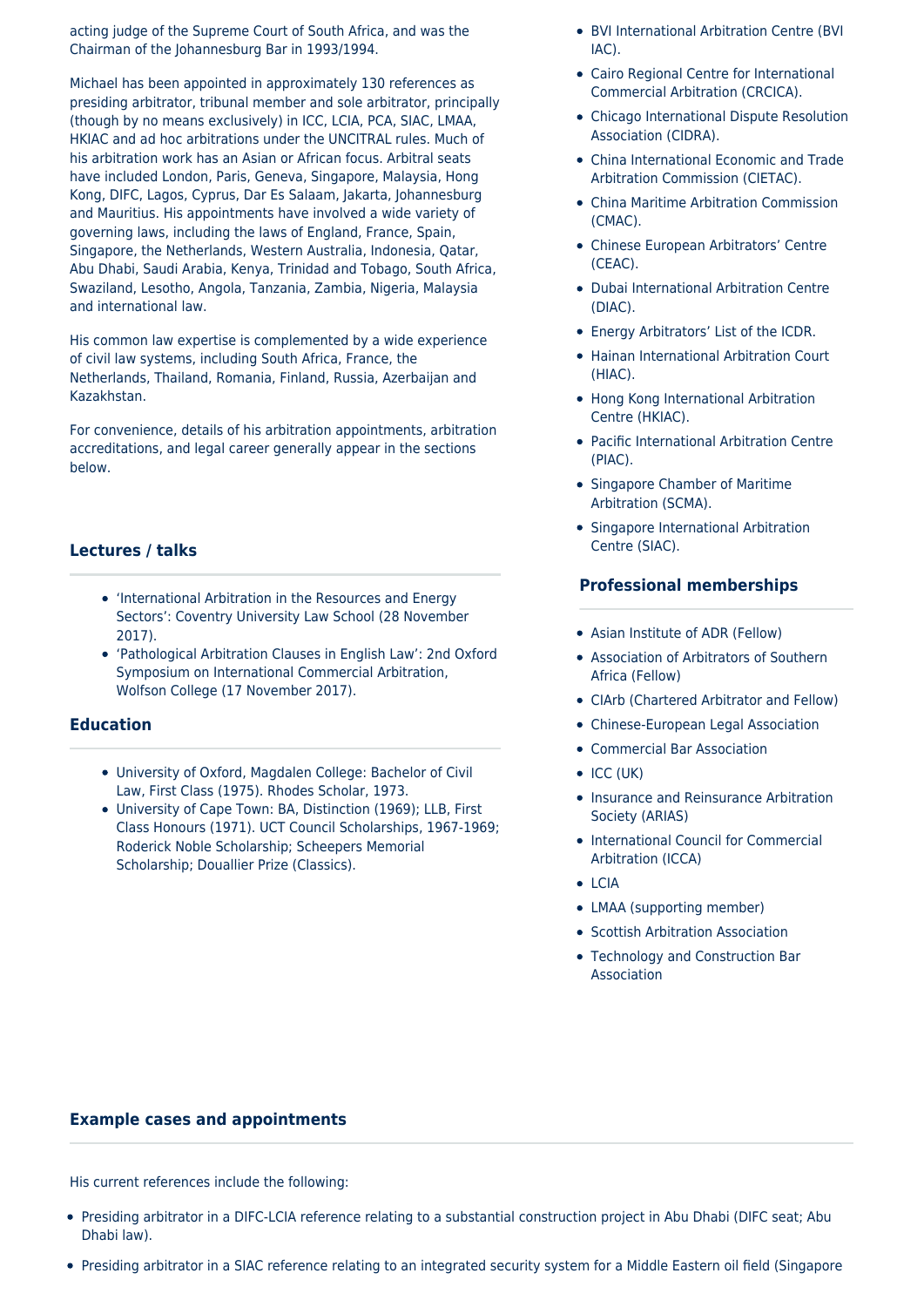seat; English law).

- Tribunal member in two LCIA references between investors and African governments arising from alleged expropriations and breaches of mine development agreements, with aggregate claims and cross-claims exceeding US\$190 billion (London seat; international law).
- Presiding arbitrator in an ICC reference relating to a Farm-In Agreement, a Joint Operating Agreement and a Technical Services Agreement in respect of an offshore oil field (London seat; Nigerian law).
- Presiding arbitrator in an ad hoc reference under the UNICTRAL rules relating to a power sale agreement (London seat; Zambian law).
- Presiding Arbitrator in an LCIA reference relating to a purchase and sale agreement for the shares of a Southern African mining company (London seat; English law).
- Tribunal member in a US\$2 billion ICC reference relating to a hydro-electric project (Paris seat; Nigerian law).
- Tribunal member in six consolidated LCIA references relating to an EPC contract for the construction of an FPSO and related commercial agreements (London seat; English and Nigerian law).
- Tribunal member in an ICC reference arising from contracts for onshore and offshore engineering and procurement works in respect of an integrated refining and petrochemical complex (Singapore seat; Malaysian law).
- Tribunal member in an LCIA reference in two related references arising from agreements to develop a port facility in Egypt (London seat; English law).
- Tribunal member in an LCIA reference between a major commodity trader and a national state oil company arising from LNG supply contracts (London seat; English law).
- Sole arbitrator in an AFSA International reference relating to a complex commercial transaction (Johannesburg seat; South African law).

A more extensive list of his appointments appears in the Arbitration appointments link.

# **Arbitration appointments**

## **Examples of his current arbitration appointments appear in the "Example Cases and Appointments" link above. His past arbitration appointments include:**

- Presiding arbitrator, sole arbitrator or tribunal member in a number of institutional and ad hoc references relating to shipbuilding and ship-conversion contracts, floating production units, voyage charter, shipping, bills of lading, commodity contracts, guarantees and professional indemnity insurance policies (variety of seats and governing laws).
- A number of references relating to the supply, off-take and out-turn/delivery of crude oil and petro-chemical products.
- Presiding arbitrator in an LCIA reference relating to the manufacture and supply of drill rig components (London seat; English law).
- Tribunal member in an ICC reference relating to a major infrastructure project in Riyadh (London seat; Saudi Arabian law).
- Tribunal member in six consolidated LCIA references relating to offtake contracts for the supply of vacuum gas oil and matching pre-payment agreements between a refinery and a major commodity dealer (London seat; English law).
- Emergency arbitrator in an LCIA reference between Russian and Korean interests relating to a bank in the Ukraine (London seat; English law).
- Member of two Tribunals (HKIAC and LCIA) in disputes relating to FPSO conversion contracts (London and Hong Kong seats; English law).
- Member of a BANI (Badan Arbitrase Nasional Indonesia) Tribunal in a reference relating to an EPC contract for an oilfield extension (Jakarta seat; Indonesian law).
- Sole arbitrator in an ICC reference relating to a commercial agency for the sale and distribution of aircraft spare parts and logistical solutions (London seat; English and Spanish law).
- Member of an AFSA International Tribunal in a dispute under a salvage contract for a cargo of silver bullion (Johannesburg seat; South African law).
- Tribunal member in an ICC reference relating to commercial agreements for the exploitation of hydrocarbon exploration rights (London seat; English law).
- Sole arbitrator in an ICC reference relating to an agreement for the provision of specialised chemical analytical services in the upstream oil and gas industry (London seat; English law).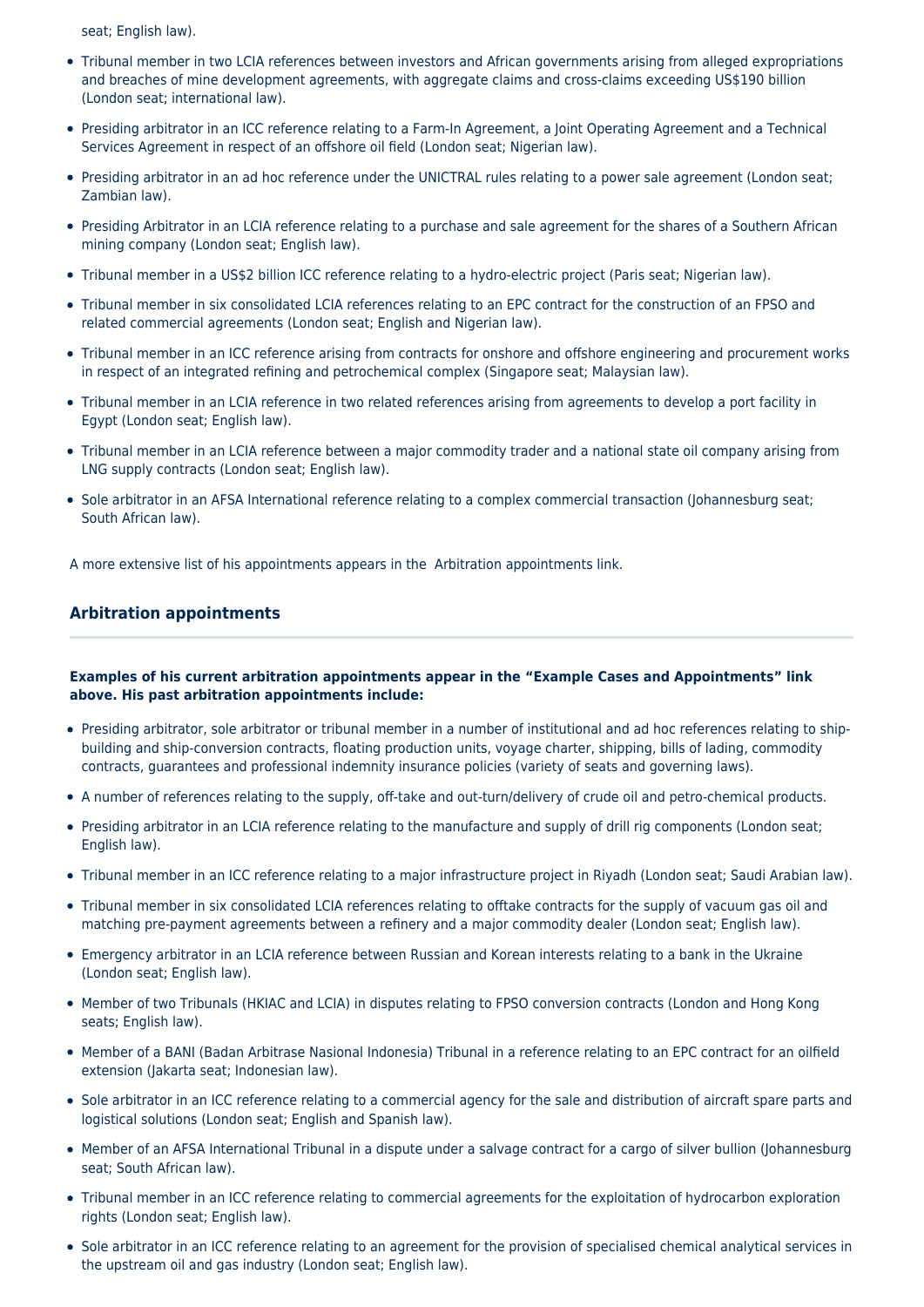- Tribunal member in PCA Case 2016, Van Zyl and Others v Kingdom of Lesotho, an investment arbitration arising from the alleged expropriation of mining leases (Mauritius seat; Lesotho law).
- Presiding arbitrator in three Arbitration Foundation of South Africa references between mining interests and contractual counterparties (Johannesburg seat; Tanzanian law).
- Presiding arbitrator in an LCIA reference relating to a property development project in Qatar (London seat; Qatari law).
- Presiding arbitrator in two consolidated LCIA references relating to oil and gas assets in the Black Sea (Geneva seat; English law).
- Presiding arbitrator in an ICC reference between French and Tanzanian interests under a road construction contract (Dar Es Salaam seat; Tanzanian law).
- Presiding arbitrator in an ICC reference under a contract for the provision of engineering services in Nigeria (Lagos seat; Nigerian law).
- Presiding adjudicator in a dispute under a port dredging contract (London seat; Kenyan law).
- Sole arbitrator in a SIAC reference relating to a mining venture in Indonesia (Singapore seat; Indonesian law).
- Sole arbitrator in two SIAC references between Australian and Chinese interests arising out of agreements for the sale of iron ore mining tenements in Western Australia (Singapore seat; Western Australian law).
- Sole arbitrator in an ad hoc reference relating to a tidal defence system and associated works in a harbour (London seat; English law).
- Tribunal member in an ad hoc reference under the UNCITRAL Rules relating to the supply of components for mining equipment to a global mining house (London seat; English law).
- Tribunal member in an ad hoc reference under the UNCITRAL Rules relating to a US\$1 billion equity redetermination in respect of an offshore oil field (Lagos seat; Nigerian law).
- Tribunal member in an ad hoc reference under the UNCITRAL Rules arising out of a long-term petroleum supply contract (London seat; Zambian law).
- Member of an ICC Tribunal in a reference relating to a joint venture for telecommunications services in a middle-Eastern country (DIFC seat; English law).
- Member of an LCIA Tribunal in a reference relating to a shareholders' agreement for a digital pay TV platform in a Middle Eastern country (London seat; English law).
- Member of an ad hoc Tribunal sitting under UNCITRAL Rules in respect of a dispute relating to a pricing adjustment formula in a long-term coal supply contract (London seat; English law).
- Member of four Tribunals (ICC, LCIA and ad hoc) in references relating to deep-water oil drilling rigs and related commercial agreements (Paris and London seats; English law).
- Sole arbitrator in a US\$1 billion LCIA reference between hedge funds and their managers, investment managers and valuation agents, relating to the management of the funds, fraud by the investment manager, and the valuation of complex and illiquid securities.
- Presiding arbitrator in an ICC reference between USA and Trinidad and Tobago interests arising out of a contract for the provision of sub-sea horizontal directional drilling services and the installation of gas pipelines in the West Indies.
- Chairman of an ICC Tribunal in a reference between USA and Kuwaiti interests pursuant to an agreement for the distribution in the Middle East of computer software for hydrocarbon processing industries.
- Member of an ICC Tribunal in a reference between USA and South African interests relating to a licence agreement and proprietary technology in respect of mine-protected military vehicles.
- Member of an ICC Tribunal in a reference between two major brewery groups over a trademark licence agreement relating to the production of a beer brand in Southern Africa.
- Member of an ICC Tribunal in a reference between Romanian and South African interests under a contract governed by French law for the manufacture and marketing of motor vehicles (Paris seat; French law).
- Sole arbitrator in an ICC reference relating to a dispute between Israeli and Dutch interests arising from a commercial venture in Eastern Europe (Cyprus seat; Dutch law).
- Member of an ICC Tribunal in a reference between a UK corporation and the government of an East African country under an agreement to render pre-shipment customs inspection verification services.
- Sole arbitrator appointed by the parties in 6 references (which were heard concurrently) between the South African oil and gas parastatal, Sasol, and the major international petroleum companies operating in the South African market arising out of agreements for the manufacture and marketing of petroleum products, LPG and natural gas in South Africa (Johannesburg seat; South African law).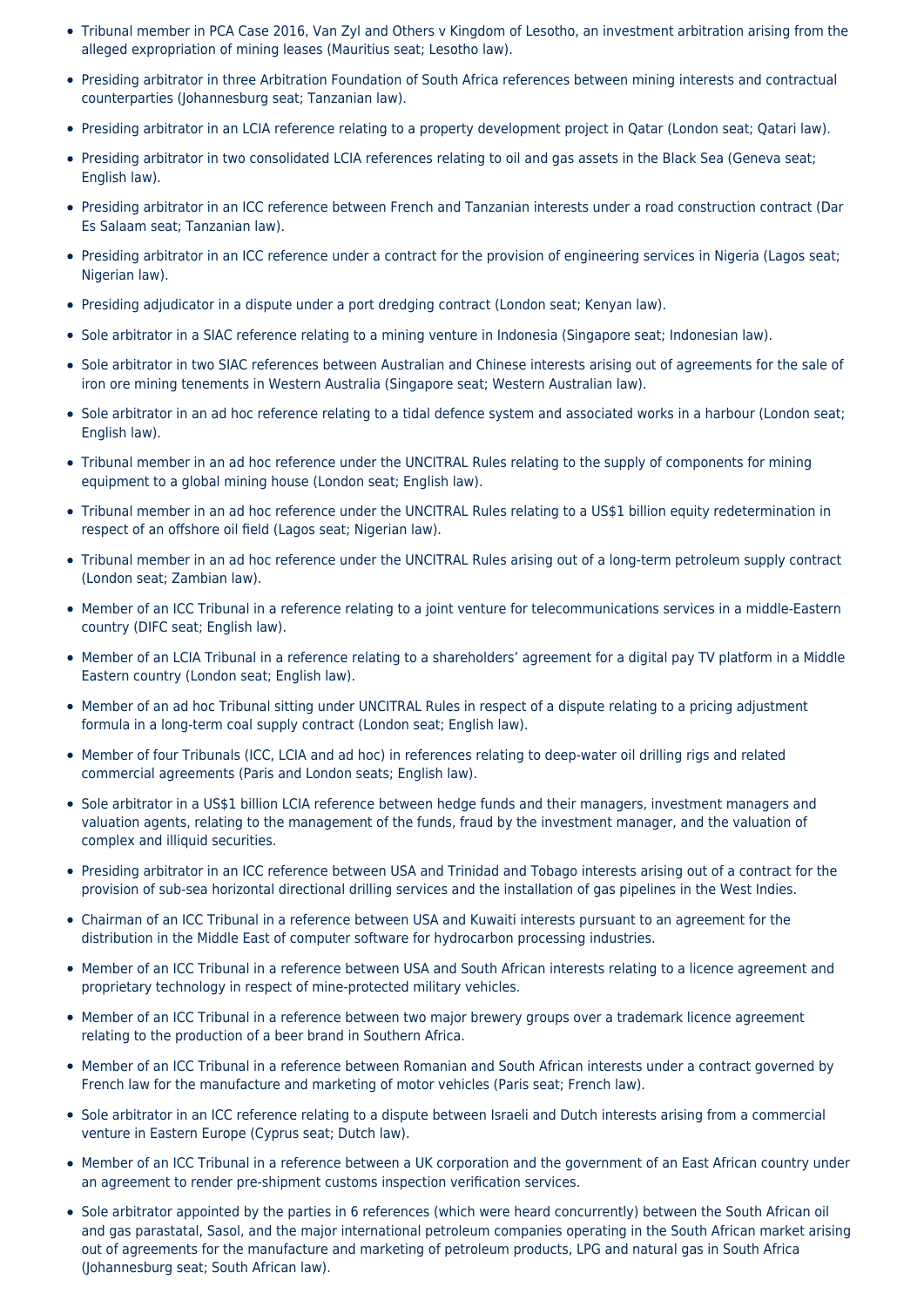- Sole arbitrator appointed by the LCIA in a reference between a USA corporation and Jordanian interests in respect of a contract for the construction of water reticulation works in Jordan.
- Sole arbitrator in two references under the LMAA rules (which were heard concurrently) between the disponent owners of a bulk carrier, the demise charterers, and the sellers of a cargo of coal, arising from the loading of hot coal at a Mocambique port and an ensuing methane explosion on the vessel.
- Sole arbitrator in an LCIA reference under a distributorship agreement for medical diagnostic equipment between Netherlands and Kuwaiti interests.
- Sole arbitrator in an LCIA reference relating to the establishment and operation of a t20 cricket league in a prominent cricketing jurisdiction.
- Sole arbitrator in an LCIA reference relating to loan and guarantee agreements.
- Sole arbitrator in an LCIA reference between South African and Israeli interests arising out of joint venture and shareholders' agreements for the manufacture of automotive components.
- Sole arbitrator in an ad hoc reference between UK and Canadian interests arising from contractual, accounting and tax disputes under a contract for the sale of shares in a platinum group metals processing venture.
- Sole arbitrator in a dispute between South African and Botswana interests relating to the exploitation of forestry reserves.
- Sole arbitrator in an Arbitration Foundation of Southern Africa reference relating to the preparation and implementation of closing date accounts in respect of the sale of a South African supermarket group.
- Sole arbitrator in two consolidated ICC references under a Software Agreement and Services Agreement between Swiss and South African interests.
- Member of an Appeal Tribunal in a dispute under special risks insurance for damage caused by forest fires. Sole arbitrator in an ICC reference arising from a JOA in respect of a hydrocarbon block in Columbia.
- Member of an ICC Tribunal in a reference between USA and UAE interests pursuant to a jet fuel and diesel supply contract.
- Member of an LCIA Tribunal in a reference between Chinese, Japanese and Singaporean interests pursuant to a long-term iron ore supply contract.
- Member of an LCIA Tribunal in a dispute between commodity traders and the Swaziland Sugar Association arising from ethyl alcohol supply contracts.
- Member of an LCIA Tribunal in a reference between Swiss and Indonesian interests relating to coal supply contracts.
- Sole arbitrator appointed by the London Commercial Court in two ad hoc references between the government of a West African country and a Korean corporation relating to contracts for the supply of heavy equipment.

# **Arbitration accreditations**

• Chartered Arbitrator (UK), 2008.

#### **Fellowships**:

- The Chartered Institute of Arbitrators (UK) (FCIArb).
- The Australian Centre for International Commercial Arbitration.
- The Association of Arbitrators of Southern Africa.
- The Asian Institute of ADR.

#### **Arbitration Panel Memberships:**

- Arbitration Foundation of Southern Africa (AFSA).
- The Asian Institute of ADR.
- Australian Centre for International Commercial Arbitration (ACICA).
- Badan Arbitrase Nasional Indonesia (BANI).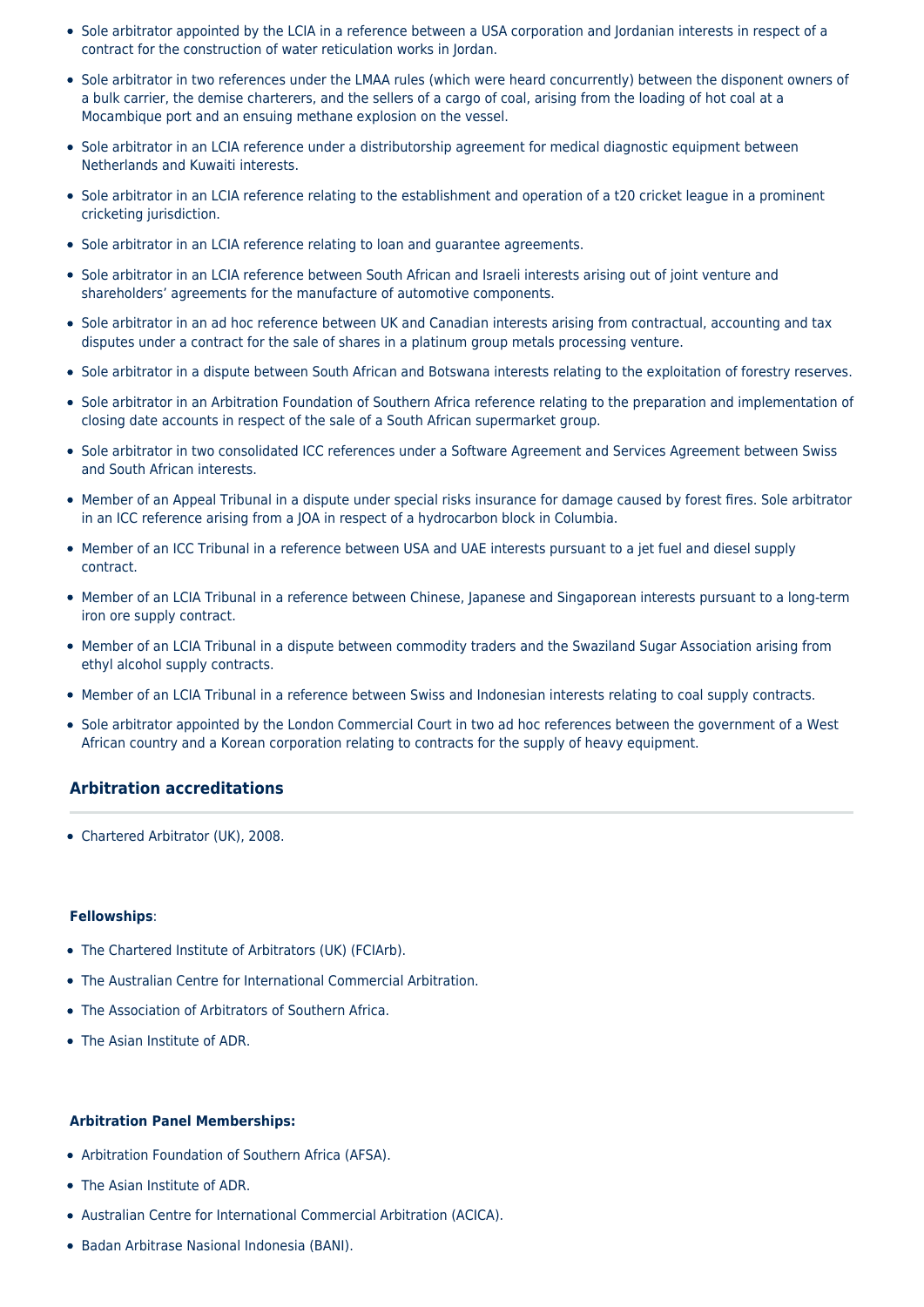- BVI International Arbitration Centre (BVI IAC).
- Cairo Regional Centre for International Commercial Arbitration (CRCICA).
- Chartered Institute of Arbitrators' Presidential Panel.
- Chicago International Dispute Resolution Association (CIDRA).
- China International Economic and Trade Arbitration Commission (CIETAC).
- China Maritime Arbitration Commission (CMAC).
- Chinese European Arbitrators' Centre (CEAC).
- Dubai International Arbitration Centre (DIAC).
- Energy Arbitrators' List of the ICDR.
- Hainan International Arbitration Court (HIAC).
- Hong Kong International Arbitration Centre (HKIAC).
- Pacific International Arbitration Centre (PIAC).
- Singapore Chamber of Maritime Arbitration (SCMA).
- Singapore International Arbitration Centre (SIAC).

## **Other professional affiliations:**

- Chinese-European Legal Association (CELA).
- Commercial Bar Association (COMBAR).
- International Council for Commercial Arbitration (ICCA).
- $\bullet$  ICC (UK).
- Insurance and Reinsurance Arbitration Society (ARIAS).
- LMAA (supporting member).
- LCIA.
- Technical Bar Association (TECBAR).

# **Professional career**

- 2015 to date: Full-time International Arbitrator at 20 Essex Street Chambers.
- 1996 to 2015: Barrister and Arbitrator Member of 20 Essex Street Chambers.
- 2008: Chartered Arbitrator (UK).
- 2008: Bencher, Gray's Inn.
- 2003: Queen's Counsel, England and Wales.
- 1995: Called to the English Bar by Gray's Inn.
- 1978 to 2000: Practicing member of the Johannesburg Bar.
- 1993-1994: Chairman of the Johannesburg Bar.
- 1992: Acting Judge of the Supreme Court of South Africa
- 1989: Senior Counsel of the Republic of South Africa.
- 1978: Advocate of the Supreme Court of South Africa.
- 1972, January to August 1973, September-December 1975: Senior lecturer in law at South African universities.

# **Advocacy and advisory career**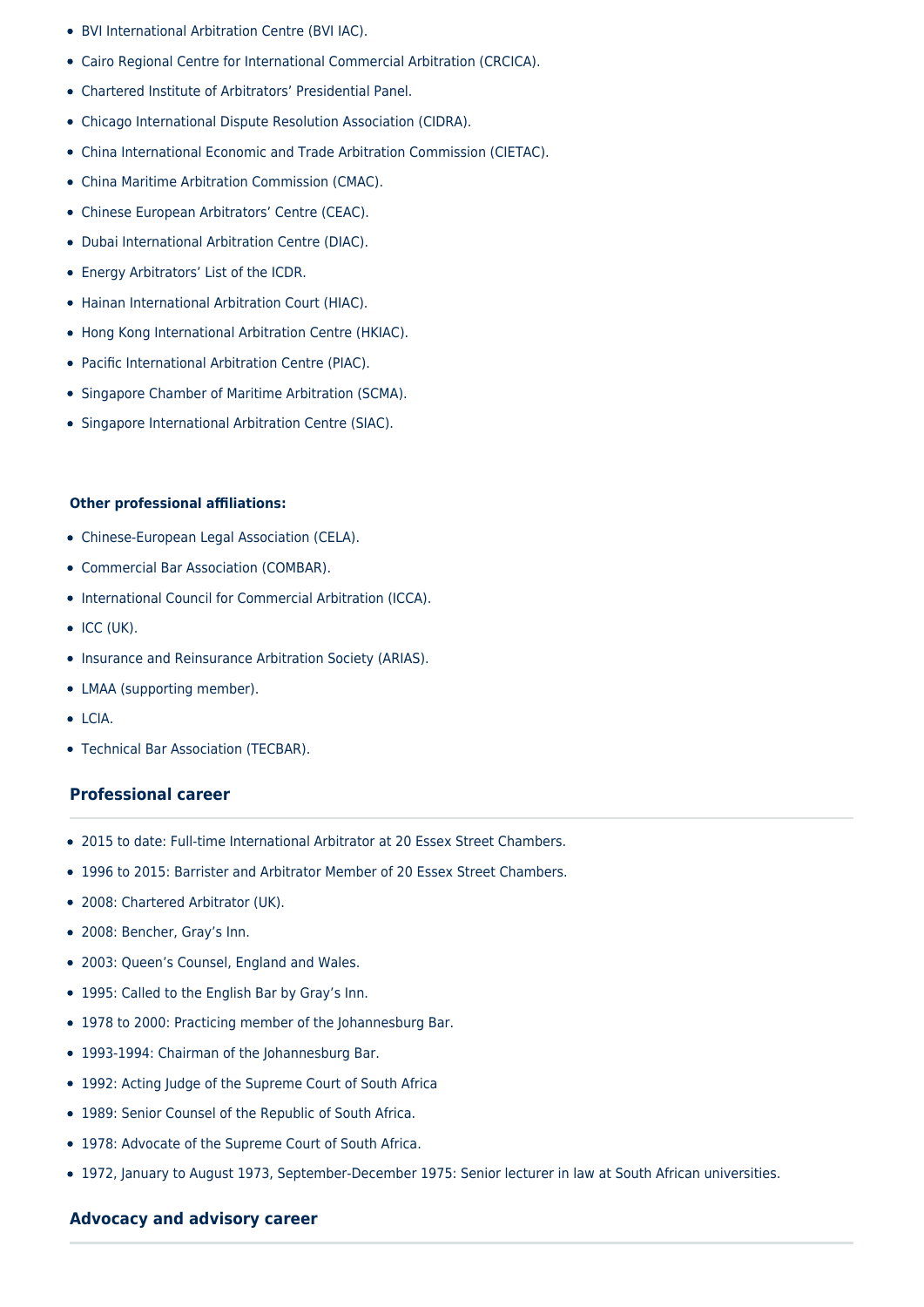His arbitration work is informed by his broad experience as Counsel in commercial disputes, both in South Africa (1978-2000) and the United Kingdom (1996-2015), the main features of which are the following:

#### **International Arbitration**

He was leading Counsel in a number of high-value international arbitrations, which included:

Two long-running International Chamber of Commerce arbitrations before Singapore Tribunals on behalf of the Claimants, operators of pulp and paper and electricity generation plants in Thailand who sought substantial damages (in the form of lost pulp and paper production and diminished electricity generation) from the Finnish designers/suppliers of biomass-fuel fluidised bed power boilers on the grounds of defective design and unsuitability for burning locally-sourced biomass fuels, and negligent erection supervision.

An LCIA arbitration before a Paris Tribunal between Russian and Nigerian interests arising from an offshore oil prospecting licence granted by the Nigerian Government and ensuing commercial agreements.

An arbitration under UNCITRAL Rules before a London Tribunal between the operator of an oil and gas plant in Kazakhstan and a contractor, which raised issues relating to the proper performance of welding work on small-bore piping, quantification of loss and damage, and VAT liabilities under the laws of Kazakhstan.

An arbitration before a London Tribunal between the main contractor and a sub-contractor in respect of the design and installation of sub-sea flow-lines in an oil and gas field off the South African coast, the conversion of an oil tanker into an FPSO, and its installation on site.

Expert determination proceedings before an Australian QC under the laws of Western Australia between a leading mining house and commodity trader arising from an economic hardship clause in an iron ore supply contract and the collapse of the iron ore market in 2008.

An arbitration before a London Tribunal between the national shipping corporations of Iran and Azerbaijan, arising from a joint shipping venture in the Caspian Sea and the break-up of the Soviet Union which raised issues as to state succession and continuity of corporate legal personality under English conflict of laws and the laws of the USSR, Azerbaijan and Russia.

An arbitration before a London Tribunal between a leading commodity trader and the governmental purchasing agency of a European country relating to alleged breach of contract and fraud in respect of 32 cargoes of crude oil.

Two references between the insured interests and underwriters of aircraft hull and liability policies arising from aircraft accidents.

#### **Commercial**

He has considerable experience as an advocate in this field, both in South Africa and England, including a large amount of advisory work. He also has a considerable number of reported cases, particularly in the South African High Court and Appellate Division on a range of commercial issues, which include marine and non-marine insurance issues, schemes of arrangement under the South African Companies Act, subordination agreements and personal liability of company directors, the assignability of future and contingent rights, the concurrence of contractual and tortuous remedies for pure economic loss, unjustified enrichment, the effect of bribery on contractual obligations, the recognition and enforcement of foreign judgments, vicarious liability for the negligence of independent contractors, the validity of discretionary trusts, insolvency issues, rights of pre- emption, conditions of auction, the stay of legal proceedings in favour of arbitration, exchange control issues, and the fiduciary duties of trustees and the liability of trustees' professional advisers for professional negligence. A list of his reported cases is available on request.

#### **Mining and Energy**

He specialised in mining law while in practice in South Africa, and held general retainers from the Anglo American Corporation, De Beers Mining Corporation, and their subsidiary and associated companies.

He was Counsel in a number of South African High Court and Appellate Division cases relating to a wide variety of mininglaw issues. A list of his reported cases is available on request. His expertise in this field was acknowledged by his appointment as an expert witness on South African mining law on behalf of the investors in Piero Foresti v The Government of the Republic of South Africa (2008), a BIT case under ICSID Rules.

He was the leading counsel for Impala Platinum in their high-profile dispute with the Royal Bafokeng Nation which challenged Impala Platinum's rights to mine platinum group metals in Bophuthatswana, in the period 1996-1999 (Bafokeng Tribe v Impala Platinum Ltd and Others 1999 (3) SA 517 (BH)). He was also a member of Impala Platinum's legal team in the 1988-1989 litigation with the Royal Bafokeng Nation (Bafokeng Tribe v Impala Platinum Limited and Others, High Court of Bophuthatswana Judgment delivered on 30 May 1989).

#### **Shipping and Commodities**

His experience as Counsel in this field includes a number of arbitrations, London Commercial Court and Admiralty Court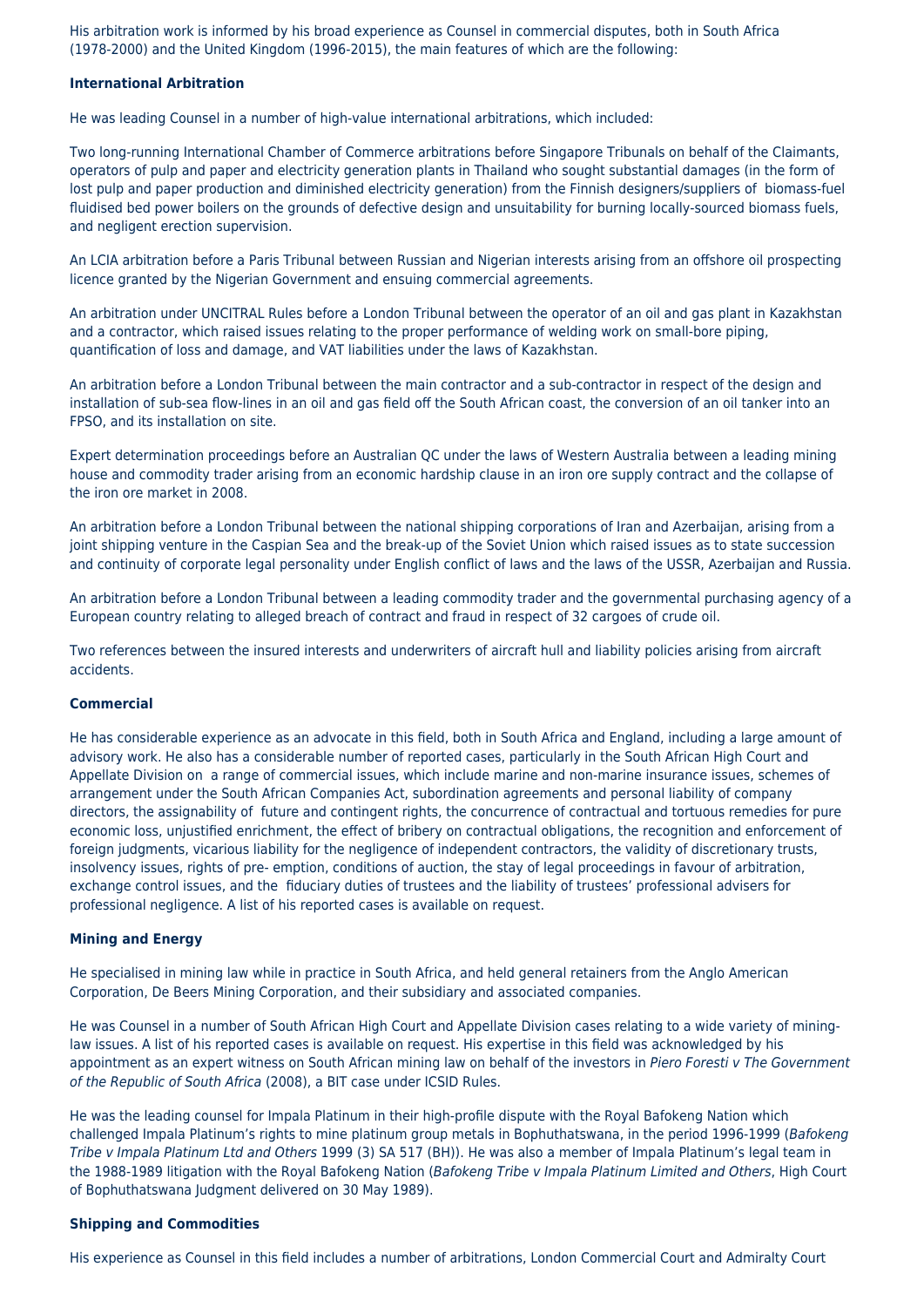cases relating to disputes under demise, time, and voyage charters, bills of lading and shipbuilding contracts, including two references arising from sulphur corrosion damage to the holds of bulk carriers, and an arbitration arising from the sinking of a bulk carrier as a result of the fluidization of a fluorspar cargo.

His reported cases in this field include Standard Chartered Bank v Dorchester LNG, (The "Erin Schulte") [2013] EWHC 808 (Comm) and [2014] EWCA Civ 1382 (the provisions of COGSA, 1992 relating to the delivery of indorsed bills of lading and title to sue, the rights of a confirming bank under letters of credit, and the legal nature of a beneficiary's claims under such letters); Macieo Shipping Ltd v Clipper Shipping Lines Ltd ("The Clipper Sao Luis") [2000] 1 Lloyds Rep. 645 (fire damage to cargo; liability for negligence of stevedores); Seawind Tankers Corporation v Bayoil SA [1999] 1 Lloyd's Rep. 211 (CA) (whether winding up proceedings competent on the basis of claims for freight and diversion expenses notwithstanding cross-claims for damages); Marine Trade SA v Pioneer Freight Futures Co Ltd & Armada Singapore Pte Ltd [2009] EWHC 2656 (Comm) (derivatives (forward freight agreements) and construction issues relating to the 1992 ISDA Master Agreement); North Sea Energy Holdings BV v Petroleum Authority of Thailand [1999] 1 Lloyd's Rep. 483 (CA) (disputes under a crude oil supply agreement and claim for damages on the basis of a "loss of chance"); Toepfer v Societe Cargill [1998] 1 Lloyd's Rep. 379 (CA) (anti-suit injunctions); and Savage and Lovemore Mining (Pty) Ltd v International Shipping Co (Pty) Ltd 1987 (2) SA 149 (W) (conformity of shipping documents presented under CIF sales of steam coal and effect of contravention of statutory export control scheme on seller's right to recover the purchase price).

#### **Insurance**

He has advised in a number of insurance disputes involving South African and UK insurers/insureds and reinsurance interests under both English and South African law, including asbestosis and silicosis claims.

He has also advised in a broad variety of insurance disputes, including liability and professional indemnity cases, and has appeared in a number of reported South African insurance cases, and in two arbitration references between the insured interests and the underwriters of hull and liability policies arising out of aircraft accidents.

## **Publications and conference papers**

- "International Arbitration in the Resources and Energy Sectors": guest lecture at Coventry University Law School, 28 November 2017.
- "Pathological Arbitration Clauses in English Law": paper given at the 2nd Oxford Symposium on International Commercial Arbitration, Wolfson College, 17 November 2017.
- Speaker at Ince & Co/20 Essex Street joint seminar, "Energy and Resources Arbitration Arising from Africa and Latin America", 28 September 2017
- "The Concept of the "Holder" of a Bill of Lading under COGSA, 1992″ (paper given at the XIX International Congress of Maritime Arbitrators in Hong Kong in May 2015).
- Singapore chapter in "Arbitration World", 5th Edition (2015), 4th Edition (2012) and 3rd edition (2010).
- "Effective Advocacy in International Arbitration: a Masterclass for Chinese Lawyers" (20 Essex Street Seminar, Beijing, June 2012).
- Seminars on English Commercial Law with members of the Russian Judiciary, on behalf of the Slynn Foundation, Moscow and St Petersburg, March 2012.
- "Arbitral Awards on Jurisdiction Post Dallah: the Role of the Courts" (20 Essex Street Arbitration Seminar, Maxwell Chambers, Singapore, February 2011).
- "International Commercial Arbitration and the Southern African Development Community", Advocate (Journal of the South Africa Bar), August 2009.
- "Adapting the UNCITRAL Rules of Arbitration for Regional Needs-Problems and Solutions" (Conference held in Mauritius in April 2007 under the auspices of the Mauritius Chamber of Commerce and the Arbitration Foundation of South Africa).
- "Criteria for Investment, with Particular Reference to Dispute Resolution" (ibid).

#### **Directory recommendations**

He has been recommended as a QC in the fields of Energy and Natural Resources and International Arbitration by a number of directories, including the following:

- The Legal 500, UK Bar (2022), International Arbitration; Arbitrators: "A truly excellent arbitrator, hugely experienced, conscientious and diligent, scrupulously fair, and approachable".
- Chambers and Partners, UK Bar (2016), Energy and Natural Resources: "He is a highly respected member of the Bar who